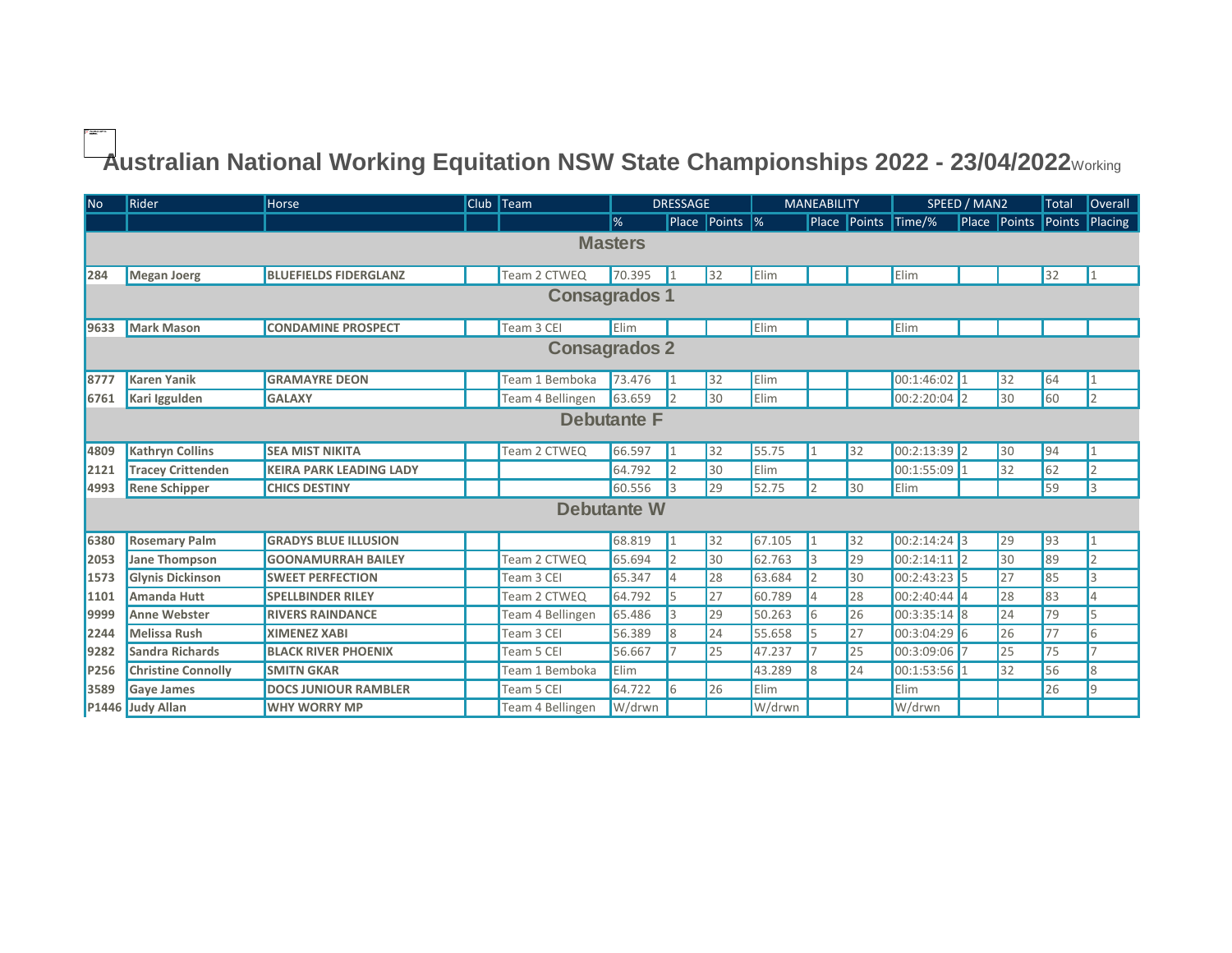| Preliminary                    |                           |                                 |  |                |              |                      |                 |        |     |                 |                |                 |    |                 |                |
|--------------------------------|---------------------------|---------------------------------|--|----------------|--------------|----------------------|-----------------|--------|-----|-----------------|----------------|-----------------|----|-----------------|----------------|
| 5335                           | <b>Sandy Langsford</b>    | <b>SHEPHERDS HILL ORRICH</b>    |  | Team 3 CEI     | 71.852       | 11                   | 32              | 73.472 | 1   | 32              | $00:2:03:08$ 2 |                 | 30 | 94              | $\mathbf{1}$   |
| 5697                           | <b>Muriel Plater</b>      | <b>LENNIE THE LEDGEND</b>       |  |                | 65.741       | $\vert$ <sub>2</sub> | 30              | 63.75  | 2   | 30              | $00:2:15:12$ 3 |                 | 29 | 89              | $\overline{2}$ |
| P1696                          | <b>Katie Ferguson</b>     | <b>GREENWOOD SITARA</b>         |  | Team 5 CEI     | 62.222       | $\overline{4}$       | 28              | 56.806 | l5  | 27              | $00:1:43:15$ 1 |                 | 32 | 87              | 3              |
| 3502                           | <b>Christine Cady</b>     | <b>KIANGA GRANDEUR</b>          |  | Team 1 Bemboka | 65.37        | l3                   | 29              | 61.528 | 4   | 28              | 00:2:47:27 6   |                 | 26 | 83              | 4              |
| 7470                           | <b>Bridget Mccosker</b>   | <b>MOET</b>                     |  | Team 1 Bemboka | 61.111       | 6                    | 26              | 61.806 | l3  | 29              | $00:2:18:49$ 5 |                 | 27 | 82              | 5              |
| 6420                           | <b>Christine Mcmurray</b> | <b>TEMPLETON MARLBORO MAN</b>   |  |                | 61.852       | 5                    | $\overline{27}$ | Elim   |     |                 | $00:2:17:26$ 4 |                 | 28 | 55              | 6              |
| 2516                           | <b>Merrill Phillips</b>   | <b>ELJAY DESTINY BECKONS</b>    |  |                | 60.37        | $\overline{7}$       | 25              | Elim   |     |                 | Elim           |                 |    | 25              | $\overline{7}$ |
| P2153                          | <b>Dennis James</b>       | <b>TREVOR</b>                   |  | Team 5 CEI     | W/drwn       |                      |                 | W/drwn |     |                 | W/drwn         |                 |    |                 |                |
| <b>Participant Preliminary</b> |                           |                                 |  |                |              |                      |                 |        |     |                 |                |                 |    |                 |                |
| P2215                          | <b>Katie Ferguson</b>     | <b>ALL THAT JAZZ</b>            |  |                | 62.037       | <b>3</b>             | 29              | 62.639 | 13  | 29              | 00:2:00:00 1   |                 | 32 | 90              | 1              |
| 6410                           | <b>Ellie Burdett</b>      | <b>DINGOBROOK RL</b>            |  |                | 60.741       | 5                    | $\overline{27}$ | 64.167 | I1  | $\overline{32}$ | 00:2:39:27 4   |                 | 28 | 87              | $\overline{2}$ |
| 9724                           | <b>Scott Tomlinson</b>    | <b>COOLIDOWNS REWIND</b>        |  |                | 59.074       | 17                   | 25              | 63.056 | l2  | 30              | $00:2:28:31$ 2 |                 | 30 | 85              | 3              |
| 9996                           | <b>Deborah Lovett</b>     | <b>CAPTAIN MARSHALL</b>         |  |                | 61.296       | 4                    | 28              | 55.833 | 16  | 26              | 00:2:45:38 6   |                 | 26 | 80              | 4              |
| 2176                           | <b>Bethany Gersbach</b>   | <b>ANZAC TONK</b>               |  |                | 58.889       | Ι9                   | 23              | 57.778 | l5  | 27              | 00:2:36:05 3   |                 | 29 | 79              | 5              |
| 8225                           | <b>Gayl Dobbin</b>        | <b>RARE TRADE PAT</b>           |  |                | 62.222       | $\overline{2}$       | 30              | Elim   |     |                 | 00:2:40:15 5   |                 | 27 | 57              | 6              |
| 6368                           | <b>Penelope Swatton</b>   | <b>WAYLON J TRUE LOVE</b>       |  |                | 59.074       | $\overline{7}$       | 25              | 61.111 | l4  | 28              | Elim           |                 |    | 53              | $\overline{7}$ |
| 9997                           | Jacqueline Quon           | <b>JOS MY CHOICE</b>            |  |                | 67.222       | 1                    | 32              | Elim   |     |                 |                |                 |    | 32              | 8              |
| P2178                          | Lucy Robinson-hooke       | <b>GREENWOOD REGENCY ROYAL</b>  |  |                | 59.63        | 16                   | 26              | Elim   |     |                 | Elim           |                 |    | 26              | 9              |
|                                |                           |                                 |  |                | Introductory |                      |                 |        |     |                 |                |                 |    |                 |                |
| 7758                           | <b>Cody Wilson</b>        | <b>CHALANI SCOTCH</b>           |  |                | 64           | $\overline{4}$       | 28              | 70.938 | I1  | 32              | 63.438         | $\mathbf{1}$    | 32 | 92              | 1              |
| 3958                           | Arianna Tomlinson         | <b>TRINITY DEL ALCAZAR</b>      |  |                | 66.75        | $\vert$ 2            | 30              | 65.938 | 2   | 30              | 61.875         | $\overline{2}$  | 30 | 90              | $\overline{2}$ |
| 388                            | <b>Sarah Keevers</b>      | <b>FREEMANS LODGE RESONATE</b>  |  |                | 69.75        | I1                   | 32              | 54.063 | 4   | 28              | 50.625         | $8\overline{)}$ | 24 | 84              | 3              |
| 1507                           | <b>Karen Worsnop</b>      | <b>COCOA DIABLO</b>             |  |                | 59           | l9                   | 23              | 65.625 | 3   | 29              | 56.563         | $\overline{4}$  | 28 | 80              | 4              |
| 2257                           | <b>Monique Atkins</b>     | <b>CAPREE TOPAZ</b>             |  |                | 58.75        | 11                   | 21              | 48.75  | l5. | 27              | 49.375         | $\overline{9}$  | 23 | 71              | 5              |
| 3130                           | <b>Jacque Crozier</b>     | <b>FILBERT</b>                  |  |                | 59           | l9                   | $\overline{23}$ | Elim   |     |                 | 57.5           | $\overline{3}$  | 29 | 52              | 6              |
| 5761                           | <b>Ellyse Benson</b>      | <b>WHYTOP BROADWAY HIT</b>      |  |                | 59.5         | 7                    | 25              | Elim   |     |                 | 53.125         | $6\overline{6}$ | 26 | 51              | $\overline{7}$ |
| 6169                           | <b>Anneliese Huyser</b>   | <b>TWIN RIVERS ISTARI</b>       |  |                | 59.5         | $\overline{7}$       | 25              | Elim   |     |                 | 51.875         | $\overline{7}$  | 25 | 50              | 8              |
| 2358                           | Kayla Agostino            | <b>DOMINO</b>                   |  |                | 56.5         | 12                   | 20              | Elim   |     |                 | 53.438         | 5               | 27 | 47              | 9              |
| 9643                           | <b>Anna Ford</b>          | <b>GOTICO PARK SEGURO</b>       |  |                | 64.25        | 3                    | $\overline{29}$ | Elim   |     |                 | Elim           |                 |    | 29              | 10             |
| P2308                          | <b>Sue Ollington</b>      | <b>PETE</b>                     |  |                | 62.25        | 5                    | $\overline{27}$ | Elim   |     |                 | Elim           |                 |    | $\overline{27}$ | 11             |
| 6352                           | Judy Anshaw               | <b>LOWESTOFT GOLDSTAR MAGIC</b> |  |                | 61.5         | 6                    | 26              | Elim   |     |                 | Elim           |                 |    | 26              | 12             |
| 700                            | <b>Jye Dunbier</b>        | <b>GREENWOOD STYLISH DANCER</b> |  |                | 55.75        | 13                   | 19              | Elim   |     |                 | Elim           |                 |    | 19              | 13             |
| 8264                           | <b>Christine Connolly</b> | <b>SMITN DARGO</b>              |  |                | W/drwn       |                      |                 | W/drwn |     |                 | W/drwn         |                 |    |                 |                |
| 6174                           | Joanna Wortley            | <b>HARRY</b>                    |  |                |              |                      |                 |        |     |                 |                |                 |    |                 |                |
| 7769                           | <b>Kate Prestney</b>      | <b>BARELDA YULTIDE CLASSIC</b>  |  |                | Retired      |                      |                 | Elim   |     |                 | W/drwn         |                 |    |                 |                |